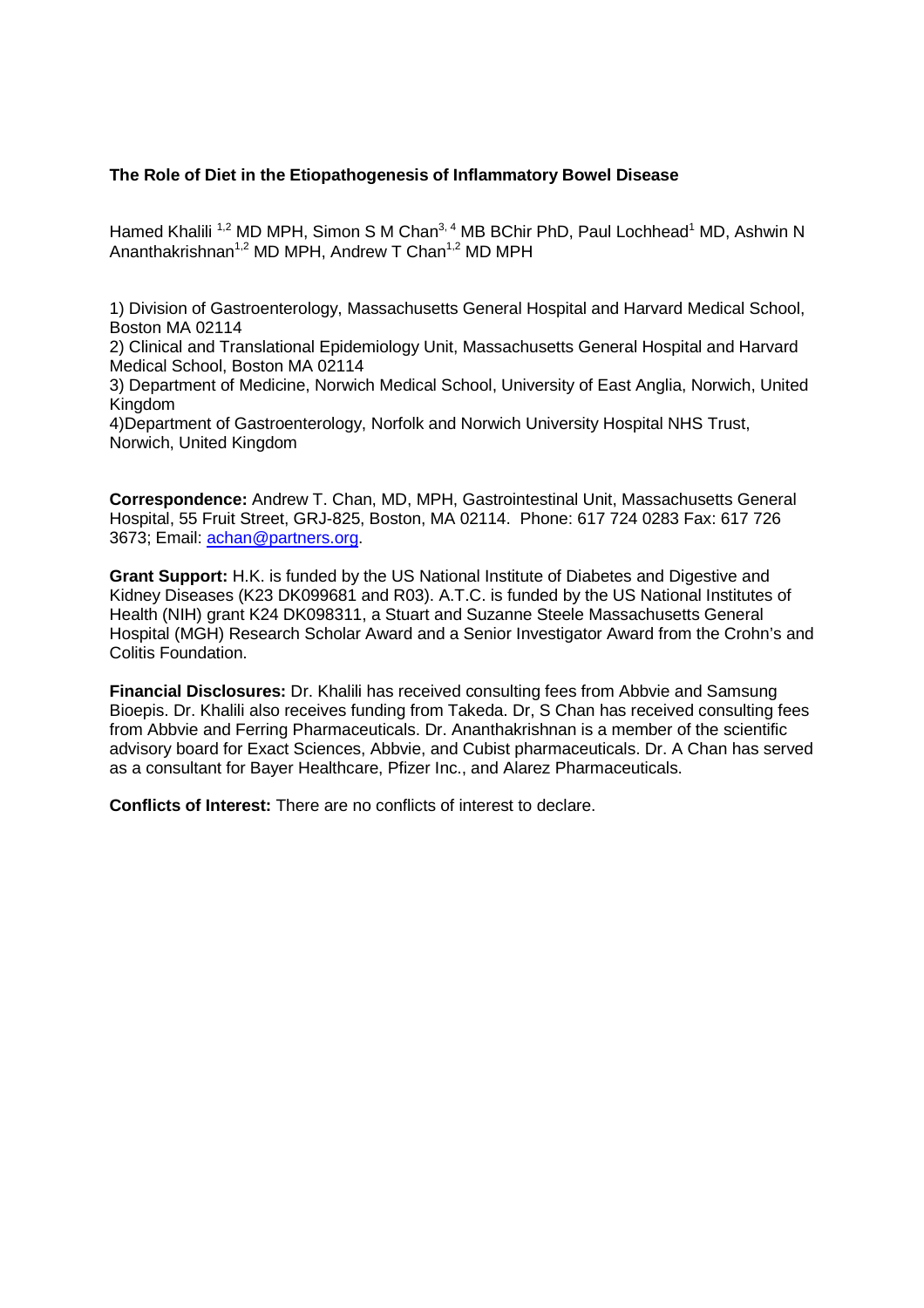# **Abstract**

Abstract | Crohn's disease and ulcerative colitis, collectively known as IBD, are chronic inflammatory disorders of the gastrointestinal tract. Although the aetiopathogenesis of IBD is largely unknown, it is widely thought that diet has a crucial role in the development and progression of IBD. Indeed, epidemiological and genetic association studies have identified a number of promising dietary and genetic risk factors for IBD. These preliminary studies have led to major interest in investigating the complex interaction between diet, host genetics, the gut microbiota and immune function in the pathogenesis of IBD. In this review, we discuss the recent epidemiological, gene–environment interaction, microbiome and animal studies that have explored the relationship between diet and the risk of IBD. In addition, we highlight the limitations of these prior studies, in part by explaining their contradictory findings, and review future directions.

### **Introduction**

Crohn's disease and ulcerative colitis, collectively known as IBD, are chronic inflammatory disorders of the gastrointestinal tract that have an increasing incidence<sup>1</sup> and affect over one million individuals in the US and 2.5 million individuals in Europe<sup>2,3</sup>, resulting in substantial morbidity4, health- care expenses and loss of productivity in the work environment<sup>5,6</sup>. Although the pathophysiology of IBD is largely unknown, it is thought to be related to an inappropriate immune response to commensal bacteria in genetically susceptible hosts (Fig. 1). A role for genetic risk factors in the development of IBD has been highlighted by the identification of >200 susceptibility loci in genome- wide association studies  $(GWAS)^{7,8}$ . In addition to the genetic contribution to IBD pathophysiology, environmental factors also seem to substantially contribute to both the development and progression of IBD. For instance, twin studies have demonstrated a <50% concordance in the development of Crohn's disease and ulcerative colitis<sup>9,10</sup>. In addition, epidemiological studies have confirmed the rapid increase in the incidence of IBD in the US and developing countries that have witnessed a dramatic Westernization of lifestyle, with the worldwide prevalence of the disease having surpassed 0.3% at the turn of the twenty- first century<sup>1,11</sup>. Moreover, studies have shown that the incidence of IBD in immigrants to developed countries exceeds that of individuals from their country of origin $12-15$ .

Among environmental factors, diet is widely thought to have a pivotal role in the development of IBD. Although the exact pathophysiological mechanisms remain unknown, several plausible explanations have been proposed (Fig. 2). First, diet has a key role in defining the composition of the human gut microbiota and, consequently, that of microbial metabolites<sup>16</sup>. Second, food and nutrients associated with a Western diet — characterized by high intakes of red meat, sugary desserts, high- fat foods and refined grains — have been linked to increased mucosal inflammation as measured by stool calprotectin levels in human subjects<sup>17</sup>. Last, animal studies have demonstrated that dietary composition regulates mucosal barrier function, a crucial factor in the pathogenesis of IBD<sup>18,19</sup>. Despite these data, human observational studies investigating the role of diet in IBD have yielded contradictory and inconclusive results.

In this Review, we discuss the available data on the role of diet in the pathogenesis of IBD with a focus on epidemiological, gene–environment interaction, intervention, gut microbiome and animal studies. We also highlight the limitations of prior studies, particularly epidemiological and gene–environment studies, and review future directions that build upon these preliminary studies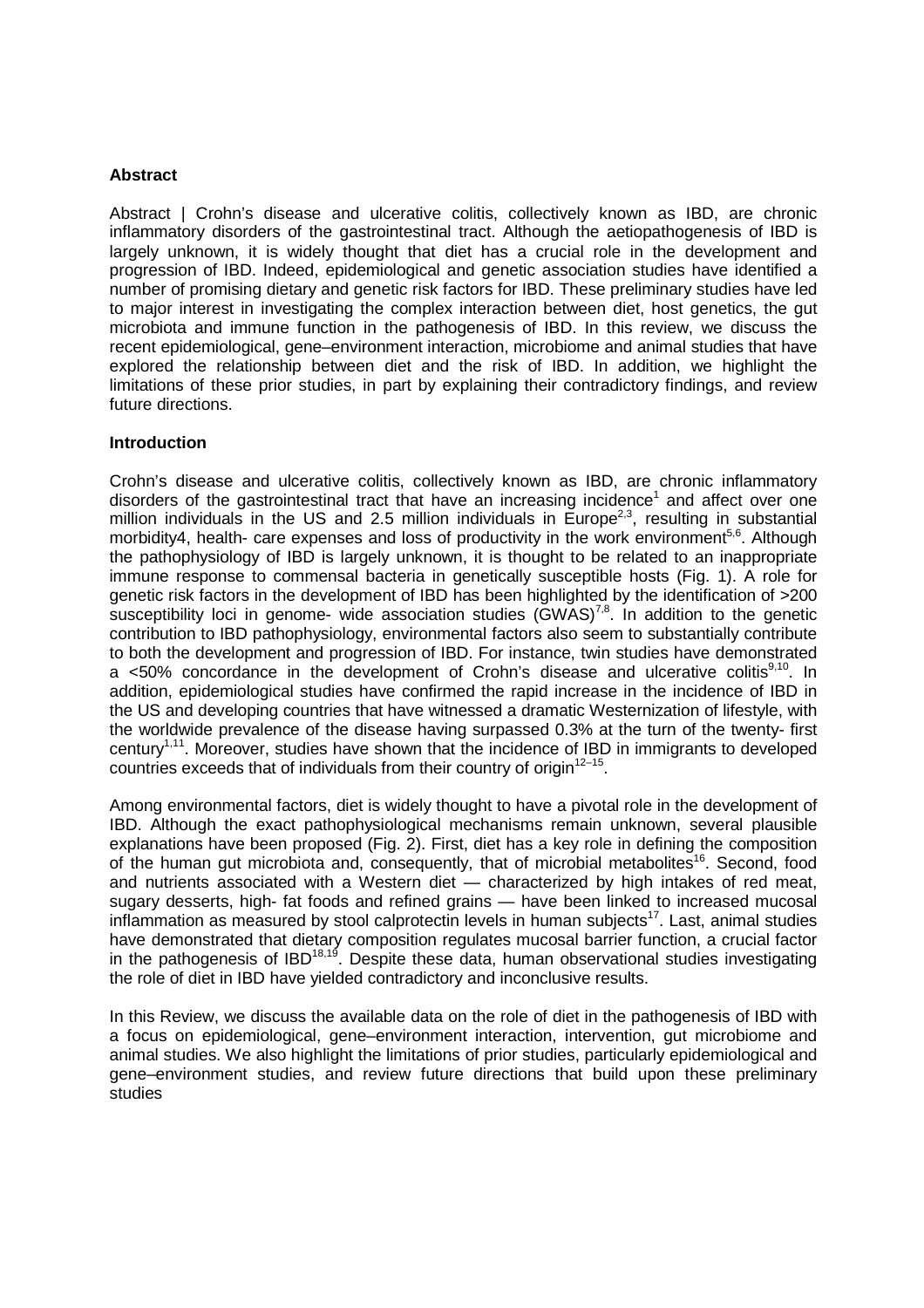#### **Intervention studies**

There has been a resurgence of interest in the potential of dietary intervention for the treatment of IBD. Although a comprehensive discussion of prior dietary intervention studies is beyond the scope of this review and has been previously published<sup>20</sup>, the early success of these studies further supports a role for diet in the pathogenesis of IBD. For example, several studies have demonstrated that exclusive enteral nutrition (EEN), which involves the administration of a liquid diet formula for a defined period of time, improves both clinical symptoms and intestinal inflammation in patients with Crohn's disease; one randomized controlled trial demonstrated that a short- term EEN was superior to corticosteroids in promoting mucosal healing in paediatric patients with Crohn's disease<sup>21,22</sup>. Nevertheless, similar studies in adults, where compliance to such a restrictive diet might be challenging, have not been as promising<sup>22</sup>. Last, several uncontrolled human intervention studies have also reported promising results for other diets in the treatment of IBD, including the specific carbohydrate diet, the low- fermentable oligosaccharide, disaccharide, monosaccharide and polyol (FODMAP) diet and the Palaeolithic diet<sup>23</sup>. Although large, well- designed, randomized studies in humans are needed to fully examine the therapeutic effects of these diets in IBD, these early results suggest a role for diet in the pathogenesis of IBD and support the need for further investigation in this area.

#### **Epidemiologic Studies**

A limited number of prior studies have examined the association between specific dietary factors and risk of IBD<sup>24-26</sup>. Unfortunately, many of these studies have a number of drawbacks. Specifically, most prior studies were retrospective case–control analyses and are therefore subject to numerous limitations including recall and selection biases. Recall bias of diet before the onset of IBD symptoms is particularly problematic. For example, if individuals are recruited after an extended period following diagnosis, they might have considerably changed their diet or preferentially recall consumption of specific foods that exacerbate their symptoms. Similarly, recall of diet within a very brief interval after diagnosis is subject to concerns about reverse causation, whereby symptoms that immediately precede the formal diagnosis might alter dietary intake. In addition, the majority of previous studies collected dietary data at a single time point and were therefore unable to account for variations in dietary intake over time. There have also been very few studies that have rigorously validated dietary assessments within their study populations. Finally, because of the low absolute incidence of IBD in the general population, most prior cohort studies have been limited by sample size. Taken together, these limitations might contribute to the inconsistent associations between dietary factors and the risk of IBD that is generally seen in the scientific literature.

To address these limitations, several large prospective cohort studies over the past 10 years have attempted to better characterize the link between diet and risk of IBD by leveraging validated and updated dietary data collected during long- term follow- up (Table 1). The majority of these studies used the semi- quantitative food frequency questionnaire (SFFQ) to estimate long- term dietary intake. The SFFQ is a method of assessing food and nutrient intake over a specified period of time by obtaining data on the frequency — and in some cases portion sizes  $-$  of food and beverage consumption<sup>27</sup>. The SFFQ has several advantages over other forms of dietary assessment (such as 24-hour recall or dietary records) in that it focuses on patterns of dietary intake over longer periods of time and therefore avoids biases that could be introduced through the episodic or occasional consumption of specific foods and beverages. In addition, SFFQs are relatively easy to complete by participants, therefore providing an ideal method to conduct large- scale epidemiological studies of diet in chronic diseases. Last, the SFFQ has been extensively validated against diet records (Box 1), allowing for the use of statistical methods to account for measurement errors. By contrast, the SFFQ is limited by its use in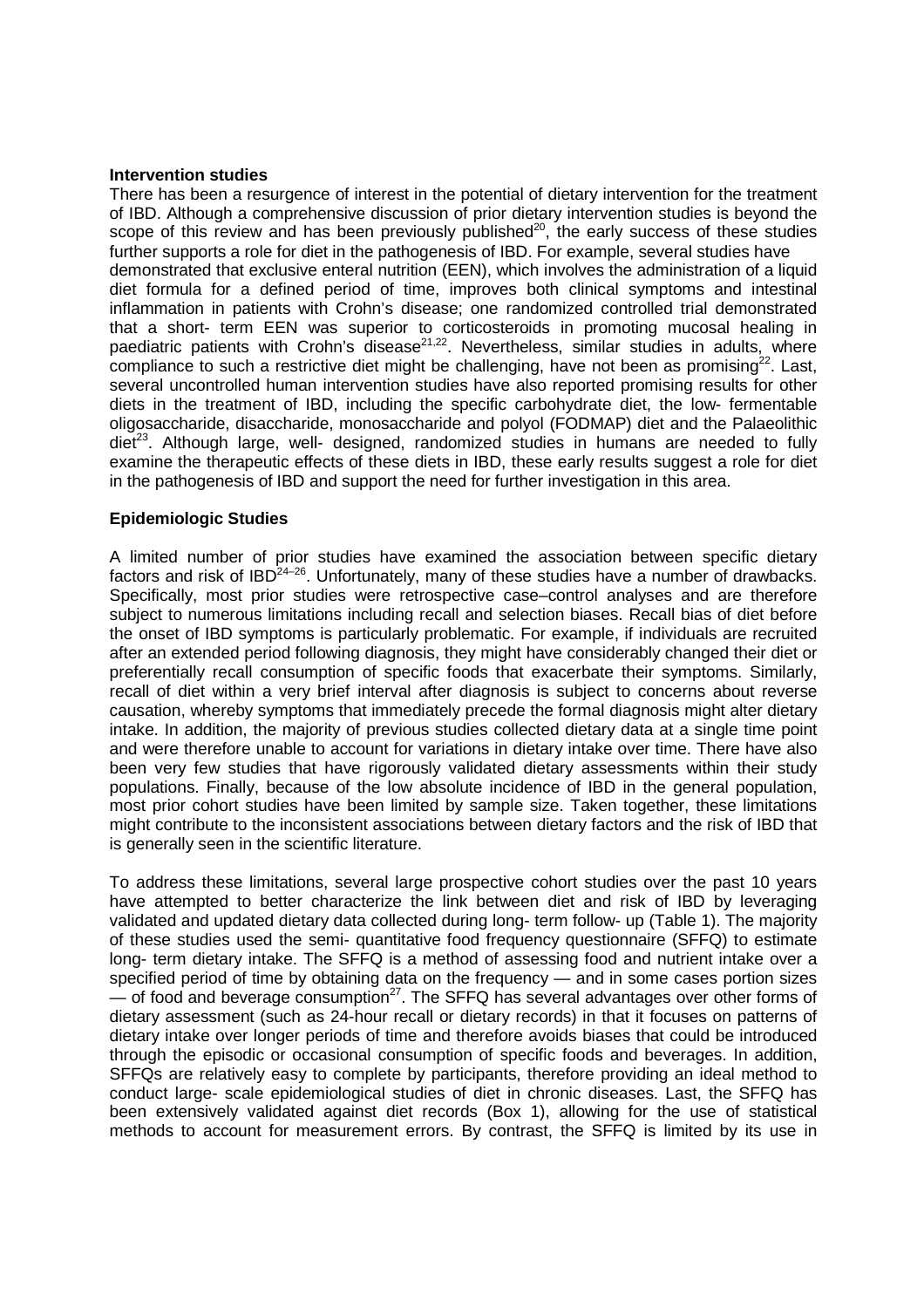specific populations with well- characterized patterns of dietary consumption (for example, Western societies) and is subject to over- reporting of consumption of healthy foods as a consequence of social desirability bias.

*Dietary studies in the Nurses' Health Study.* The Nurses' Health Study (NHS) is a prospective cohort study that began in 1976 when 121,701 female registered nurses aged 30–  $55$  years completed a mailed health questionnaire<sup>28</sup>. Similar baseline questionnaires were returned in 1989 from a parallel cohort of 116,686 female nurses aged 25–42 years that were enrolled in NHSII. Questionnaires have been mailed to members of both cohorts every 2 years, starting in 1976 for NHS and in 1989 for NHSII, to obtain updated information on diet, lifestyle and medical diagnoses, with a follow- up rate of >90% until 2012 for the NHS and until 2013 for the NHSII. Dietary data are collected every 4 years in these cohorts through a 161-item SFFQ.

Early work from the NHS and NHSII showed a low risk of Crohn's disease among individuals who consume high amounts of fibre, particularly fibre from vegetables and fruits29 (Table 1). By contrast, a high omega-3 (n-3) to n-6 polyunsaturated fatty acid (PUFA) ratio was associated with a low risk of ulcerative colitis, whereas a high intake of red meat was associated with an increased risk of ulcerative colitis $30,31$  (Table 1). Owing to the increasingly recognized role of specific nutrients and electrolytes such as haem, potassium and zinc in regulating the intestinal barrier and immune function $32-39$ , studies from the past 5 years have focused on examining the relationship between quantity of nutrient consumption and risk of IBD. Preliminary data from these cohorts have shown an inverse association between dietary zinc and potassium intake and risk of Crohn's disease, whereas dietary sodium, haem and iron intake were not associated with IBD risk $31,40,41$  (Table 1).

D*ietary studies in the European Prospective Investigation in Cancer study.* The European Prospective Investigation in Cancer (EPIC) study, which investigated the link between dietary intake and the risk of common malignant diseases in the general population, comprised 519,978 men and women recruited from 23 centres in 10 European countries<sup>42</sup>. The EPIC-IBD study is a subcohort of the EPIC study that involved a total of 401,326 initially healthy men and women aged 20–80 years who did not have Crohn's disease or ulcerative colitis and who were recruited from 12 centres in 8 European countries between 1991 and 1998. EPIC–IBD participants provided information on age, gender and lifestyle factors (such as smoking, physical activity levels and dietary information) through the self- completion of questionnaires at baseline. The follow- up rate until 2010 in EPIC–IBD was >98%. Dietary assessment in EPIC–IBD was conducted at baseline when participants reported dietary intake using country- specific validated questionnaires42. In most centres, a self- administered SFFQ was used to assess dietary intake (with 88–266 food- related questions) over the previous 12 months. Interviewer- administered diet questionnaires were used in Greece and Spain and in Ragusa, Italy. In the EPIC study, almost 10% of the cohort (~37,000 individuals) was assessed using a single highly standardized, 24-hour recall of actual food consumption to account for any between- cohort differences that might exist in systematic exposure measurement error as well as for withincohort attenuation biases in relative risk estimates. The energy-adjusted intakes were used to estimate correlations between SFFQ and 24-hour recall, and the mean intake levels estimated from 24-hour recall were used to account for within-cohort and between-cohort variations, respectively<sup>43</sup>.

Before the establishment of the EPIC–IBD cohort, one study from EPIC that consisted of 260,686 participants from 10 centres across 5 countries investigated the associations between intake of a total of 18 nutrients, vitamins and minerals and the risk of ulcerative colitis<sup>44</sup>. No associations were detected, with the exception of a weak positive association between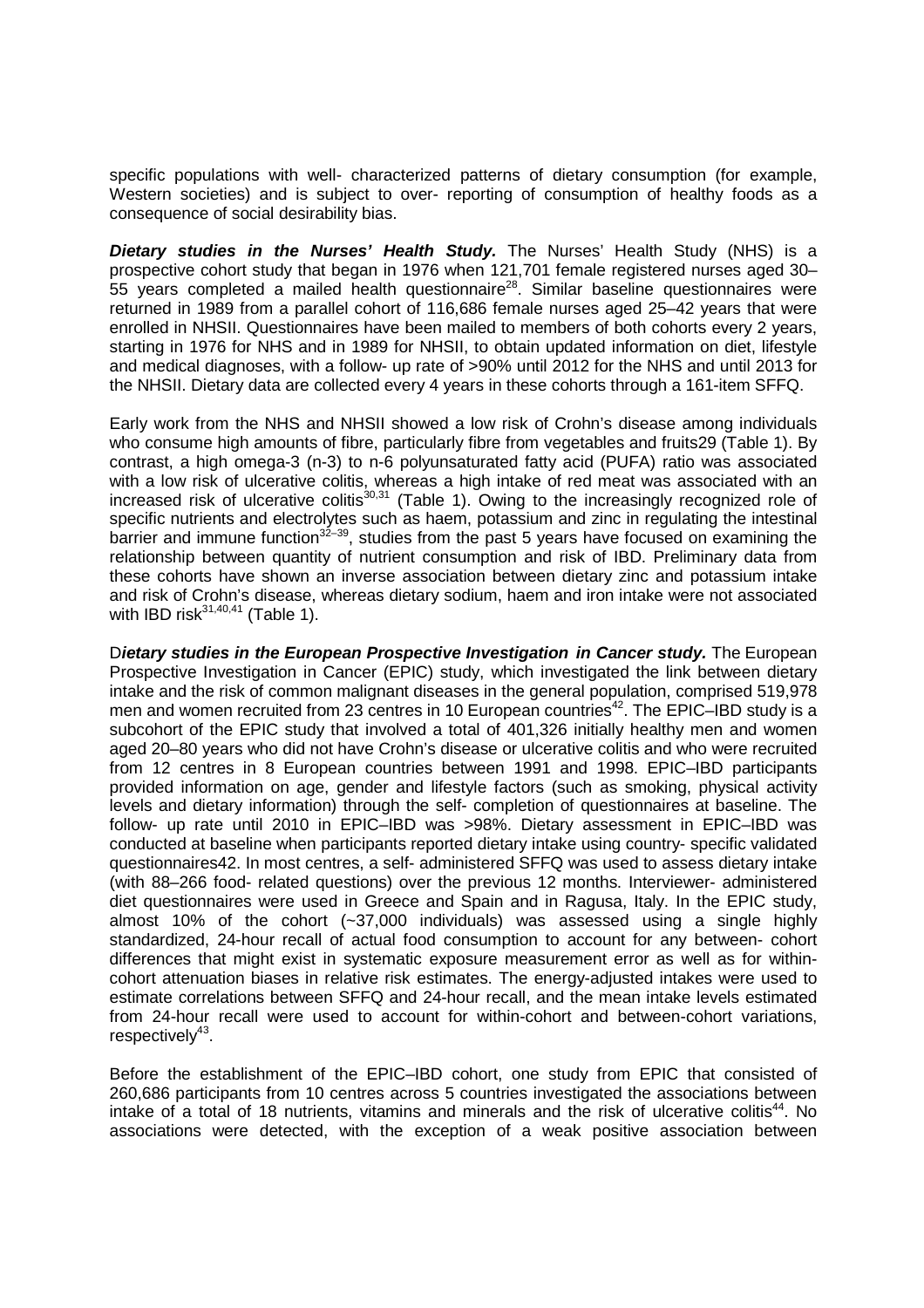increased total PUFA intake as a percentage of total energy intake and increased risk of developing ulcerative colitis. A similar broad analysis has yet to be published for Crohn's disease in this particular cohort. However, following these initial results, a subsequent study from the EPIC–IBD study further investigated the associations between intake of PUFAs and ulcerative colitis45. On the basis of findings by other groups that n-6 PUFAs are metabolized to pro- inflammatory lipid mediators<sup>46,47</sup>, this study hypothesized that individuals with the highest dietary intakes of n-6 PUFAs would have an increased risk of developing ulcerative colitis. Indeed, the highest quintile for dietary intakes of the n-6 PUFA linoleic acid, as measured by the SFFQ, was associated with an increased risk of developing ulcerative colitis (OR 2.49, 95% CI 1.23–5.07)<sup>45</sup> (Table 1). Conversely, the same study found that participants with the highest quintile for dietary intakes of docosahexaenoic acid (DHA), an n-3 PUFA that is metabolized to anti- inflammatory lipid mediators, had a decreased risk of developing ulcerative colitis (OR 0.23, 95% CI 0.06–0.97). Although similar findings for DHA intake and risk of Crohn's disease have been reported in the EPIC-IBD study<sup>48</sup>, no associations between n-6 PUFA intake and Crohn's disease have been found in EPIC–IBD to date<sup>48</sup> (Table 1).

By contrast, investigations into the role of monosaccharide, disaccharide and starch intake in developing ulcerative colitis or Crohn's disease in EPIC–IBD have not demonstrated any consistent associations<sup>49</sup> (Table 1). Interestingly, however, EPIC–IBD study participants in the highest quintile for diets rich in sugar and soft drinks had an increased risk of developing ulcerative colitis (incidence rate ratio (IRR) 1.68, 95% CI 1.00–2.82)50 (Table 1). This finding was mainly attributed to those individuals with a dietary pattern of high intake of sugar and soft drinks who had intakes of vegetables, legumes and fruit that were below that of the median population (OR 2.80, 95% CI 1.54–5.09)<sup>50</sup>. High consumption of milk has been shown to be associated with decreased risk of developing Crohn's disease but not ulcerative colitis, independent of dietary calcium intake<sup>51</sup>. However, the association did not show a doseresponse relationship, and there was no association between total intake of dairy products, yogurt or cheese with either ulcerative colitis or Crohn's disease. Finally, investigations into alcohol intake and the risk of developing ulcerative colitis or Crohn's disease in EPIC–IBD have not reported any statistically significant associations<sup>52</sup>, despite speculation that isoflavones in alcoholic beverages, which accumulate during the fermentation process<sup>53</sup>, might have antioxidant and immune modulatory effects on the basis of findings from preclinical studies $54$ .

*Limitations of prospective cohort studies and future directions.* Despite offering unique opportunities to study dietary factors in relation to IBD incidence, both the EPIC and NHS studies are limited by the underrepresentation of individuals with an early onset of IBD (age <40 years). This drawback limits the generalizability of the findings of these studies, particularly regarding individuals who were diagnosed with IBD before the age of 40 years. Although dietary data derived from these cohorts have been extensively validated, the correlation between SFFQ and dietary records, considered to be the gold standard, is modest for many foods and nutrients, which in turn can be a source of considerable measurement errors. In addition, despite being the largest cohort studies to date that have examined the link between diet and risk of IBD, the number of incident cases of IBD in these studies is limited, precluding the identification of more modest associations.

Thus, there continues to be an unmet need for a comprehensive, prospective examination of the association between diet and risk of IBD. Such an effort could perhaps be achieved through the establishment of a large international consortium and could be used to achieve a number of important aims. First, such an effort could improve our understanding of the associations between dietary patterns and risk of IBD across cohort studies comprised of different populations with a wide distribution of participant characteristics. Second, it could be used to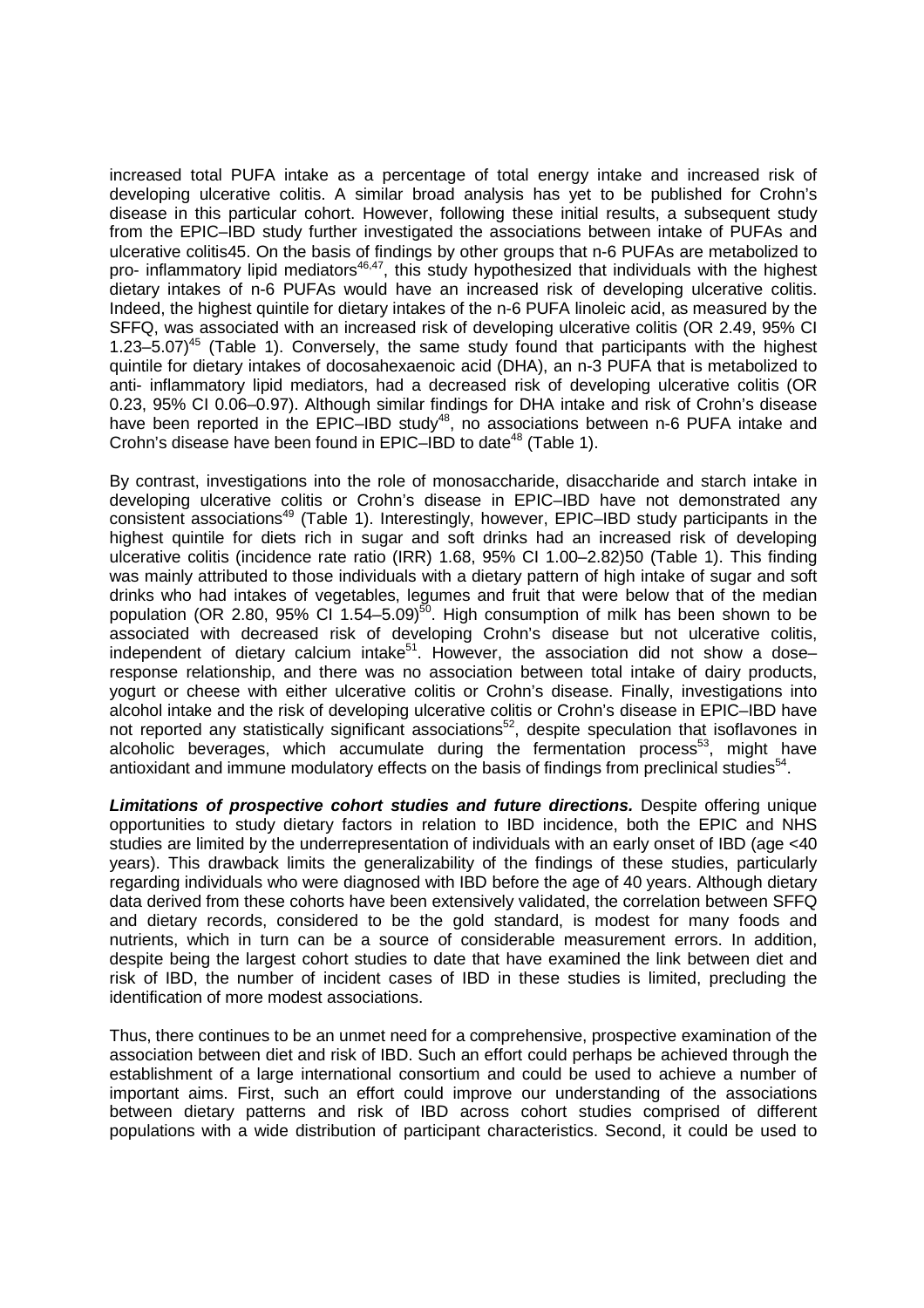examine the presence of dose–response relationships across a wide exposure range. Third, it could serve to generate summary estimates that have greater precision than the individual studies owing to the larger sample size, therefore allowing examination of the populationattributable risk of dietary factors in IBD. Finally, such a collaborative effort could allow for examinations of whether associations differ within specific population subgroups. These analyses are particularly important, as they might identify subgroups of the population that might benefit the most from specific lifestyle interventions. In addition, given that IBD is a heterogeneous disease, the evaluation of whether associations vary by disease subtype might lead to a better understanding of the aetiology of IBD.

### **Animal studies**

Dietary factors are known to induce insulin resistance, influence the balance of fatty acids that elicit or reduce inflammation of the gut epithelium, modify intestinal permeability and contribute to sulfur production, all of which in turn alter the gut microbiota composition by promoting the growth of sulfate- reducing bacteria<sup>55,56</sup>. Animal studies have shown that a Western diet increases the susceptibility of mice to dextran sodium sulfate (DSS)-induced colitis and increases the infiltration of macrophages compared with a Mediterranean diet, which is characterized by a high intake of fruits, vegetables, whole- grain foods, poultry and fish57. In addition, a Western diet in mice alters host intestinal barrier function by increasing the colonization of adherent- invasive *Escherichia coli*<sup>18</sup> . Similarly, in mice, a high- fat diet was shown to disrupt gut barrier function by modifying the composition of luminal bile salts19. Although dietary fibre has been shown to exert its anti- inflammatory effect by modulating the composition of the gut microbiota, increasing colonic fermentation and promoting the production of short- chain fatty acids, studies in mouse models of colitis have also shown that fibre might have a direct immunomodulatory effect through inhibition of pro- inflammatory cytokine production in peripheral blood mononuclear cells<sup>58</sup>. Additionally, in a model of *Citrobacter rodentium* induced acute colitis, a fibre- rich diet reduced inflammation by modifying the host microbiota to increase production of short- chain fatty acids and by altering host immune mechanisms of bacterial recognition and response to promote host health. In contrast to fibre, dietary red meat exacerbates DSS-induced colitis in mice<sup>59</sup>

Although the exact mechanism underlying this observation is unclear, one potential explanation is that animal proteins increase luminal levels of sphingosine-1-phosphate, a sphingolipid involved in cell signalling that has been shown to increase inflammation in mice models of colitis<sup>60–62</sup>. Over the past 5 years, interest in the role of dietary sodium in regulating the immune response has been growing. Several animal studies have shown a role for dietary sodium intake in the development and progression of autoimmune disorders through IL-23–IL-23 receptor (IL-23R)-mediated activation of pathogenic pro- inflammatory T helper 17 (TH17) cells, which have a critical role in the development of  $IBD^{34-36}$ . In addition to enhancing the induction of proinflammatory TH17 cells, sodium also seems to suppress immune tolerance by inhibiting the immunosuppressive functions of forkhead box protein P3 (FOXP3)+ regulatory T (Treg) cells<sup>63</sup>. Sodium might also lead to activation of proinflammatory macrophages64. In contrast to sodium, a study published in 2016 demonstrated the profound suppressive effect of potassium released into the extracellular fluid as a result of necrosis in human tumours on T cell effector function<sup>33</sup>. In turn, the study also demonstrated that augmentation of potassium efflux in tumour- specific T cells improved their effector function and promoted tumour clearance. Together, these findings demonstrate the critical role of sodium and potassium in regulating the TH17 cell:Treg cell balance (Fig. 2).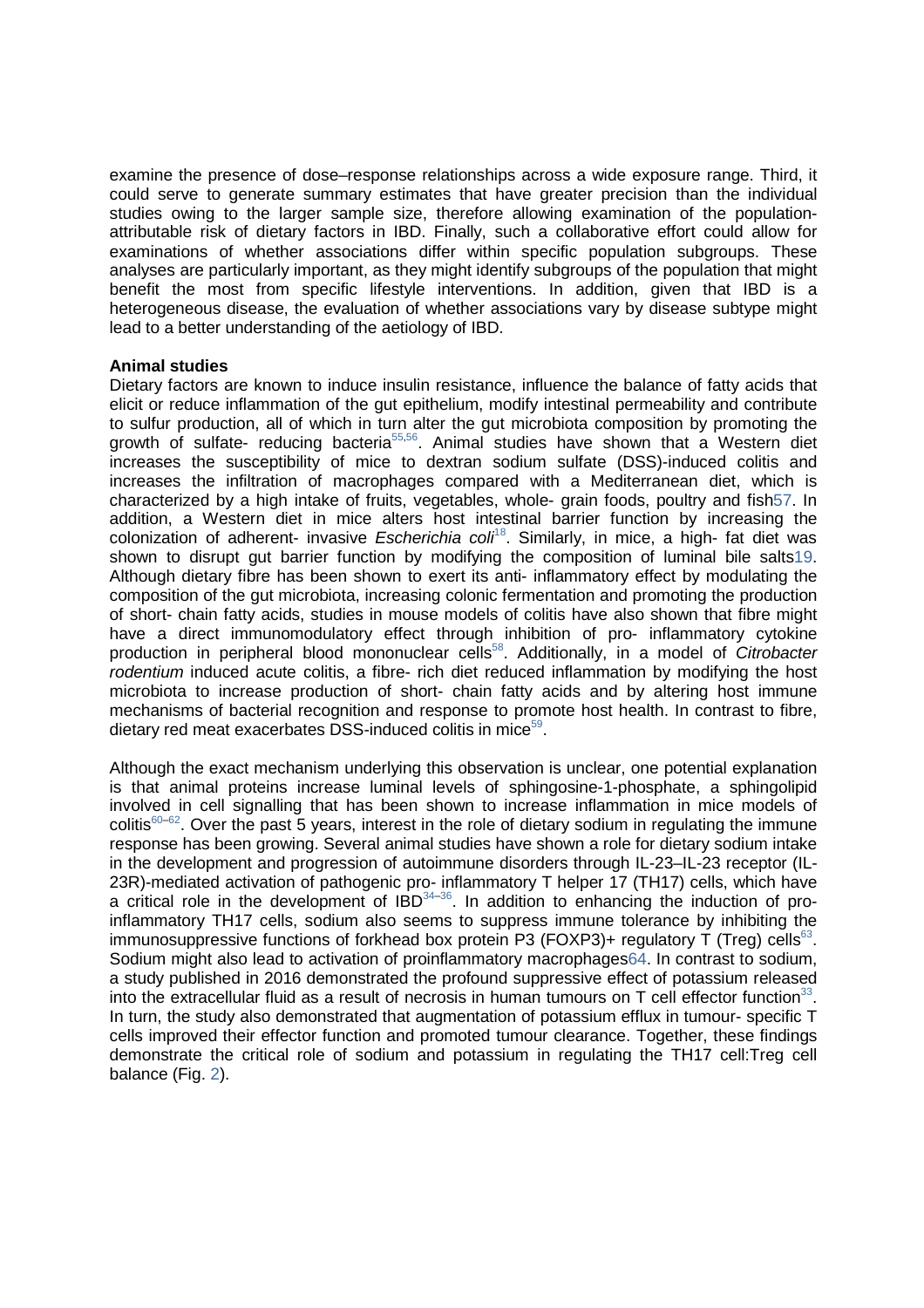#### **Gene-Environment Studies of Diet in IBD**

Studies investigating the interaction between environmental components and genetic variants in functionally annotated genes have been increasingly used to help infer causal associations<sup>65</sup> and provide insight into potential biological pathways through which an environmental factor such as diet might contribute to the aetiopathogenesis of chronic diseases, including IBD. Genetic loci associated with IBD risk can be broadly categorized into those involving abnormalities in the innate and/or adaptive immune response and mucosal barrier function $^{66}$ . Experimental data also suggest that many of these pathways are influenced by dietary factors $^{67}$ . Thus, it is biologically plausible that specific dietary components have differential effects on the incidence of IBD according to the genetic background. Data on the influence of gene– environment interaction on IBD risk are sparse. This paucity is largely due to the limited availability of well- characterized cohorts with detailed, updated and validated data on dietary and lifestyle factors with simultaneous annotation of genetic variants. In addition, owing to the low incidence of IBD in the general population, many cohort studies have a limited number of participants, precluding the possibility of assessing gene–environment interactions. Nevertheless, the investigation of gene–environment interaction is an area of great unmet need, as results from such studies will not only shed light on the complex interaction between diet, genetic susceptibility and immune function but could also help to inform dietary recommendations for individuals at a high risk of IBD or those with established disease. Preliminary analyses of gene–environment interaction in studies incorporating dietary factors in IBD have been promising40,68–70 (Table 2). An analysis from the NHS and NHSII, which included 169 individuals with Crohn's disease and 202 individuals with ulcerative colitis matched to 740 control participants, examined the interaction between total dietary intake of iron and haem iron and genetic variants associated with risk of  $IBD<sup>31</sup>$ . This study demonstrated an interaction between iron and haem iron intake and the ulcerative colitis susceptibility locus rs1801274, a coding variant in the FCGR2A (which encodes the low affinity immunoglobulin- γ Fc region receptor IIa) gene. Specifically, among women with the GG genotype, increasing haem iron intake was associated with a substantially lower risk of ulcerative colitis (OR 0.11, 95% CI 0.03– 0.37 for each 1 g increase in haem iron intake) (Table 2). By contrast, among women with the TT genotype, increasing haem iron intake was associated with an almost threefold higher risk of ulcerative colitis (OR 2.76, 95% CI 1.02–7.48). Owing to the crucial role of FCGR2A in regulating humoral response to infection71 and the known importance of the rs1801274 variant in altering the binding capacity of the encoded protein product to C- reactive protein (CRP) and immunoglobulin G2 (IgG2)<sup>72-74</sup>, these data provide evidence for an intriguing interaction between dietary haem intake and immune function in the development of ulcerative colitis. Similarly, in a nested case–control study of 202 individuals with ulcerative colitis and 169 individuals with Crohn's disease in the NHS and NHSII cohorts matched to 740 control participants on the basis of age, menopausal status, month of blood collection and fasting status, an interaction between dietary potassium intake and genetic variants in the IL-23 pathway that have been previously associated with risk of IBD in GWAS was identified<sup>40,66</sup>. Specifically, the rs7657746 variant of IL21 (which encodes IL-21) seemed to modify the association between potassium intake and risk of IBD (Table 2). Each 200 mg increase in dietary potassium intake was inversely associated with risk of ulcerative colitis (OR 0.90, 95% CI 0.82–0.98) among participants with the AA genotype, but not among those with the AG or GG genotypes. Similar findings were observed in patients with Crohn's disease in this study. As IL-21 has a key role in the development of TH17 cells through signal transducer and activator of transcription 3 (STAT3), a transcription factor required for the differentiation of TH17 cells in vivo, the findings from gene–environment interaction studies suggest a potential mechanism for the observed association<sup>75</sup>. IL-21 and IL-23 induce expression of the nuclear receptor RORy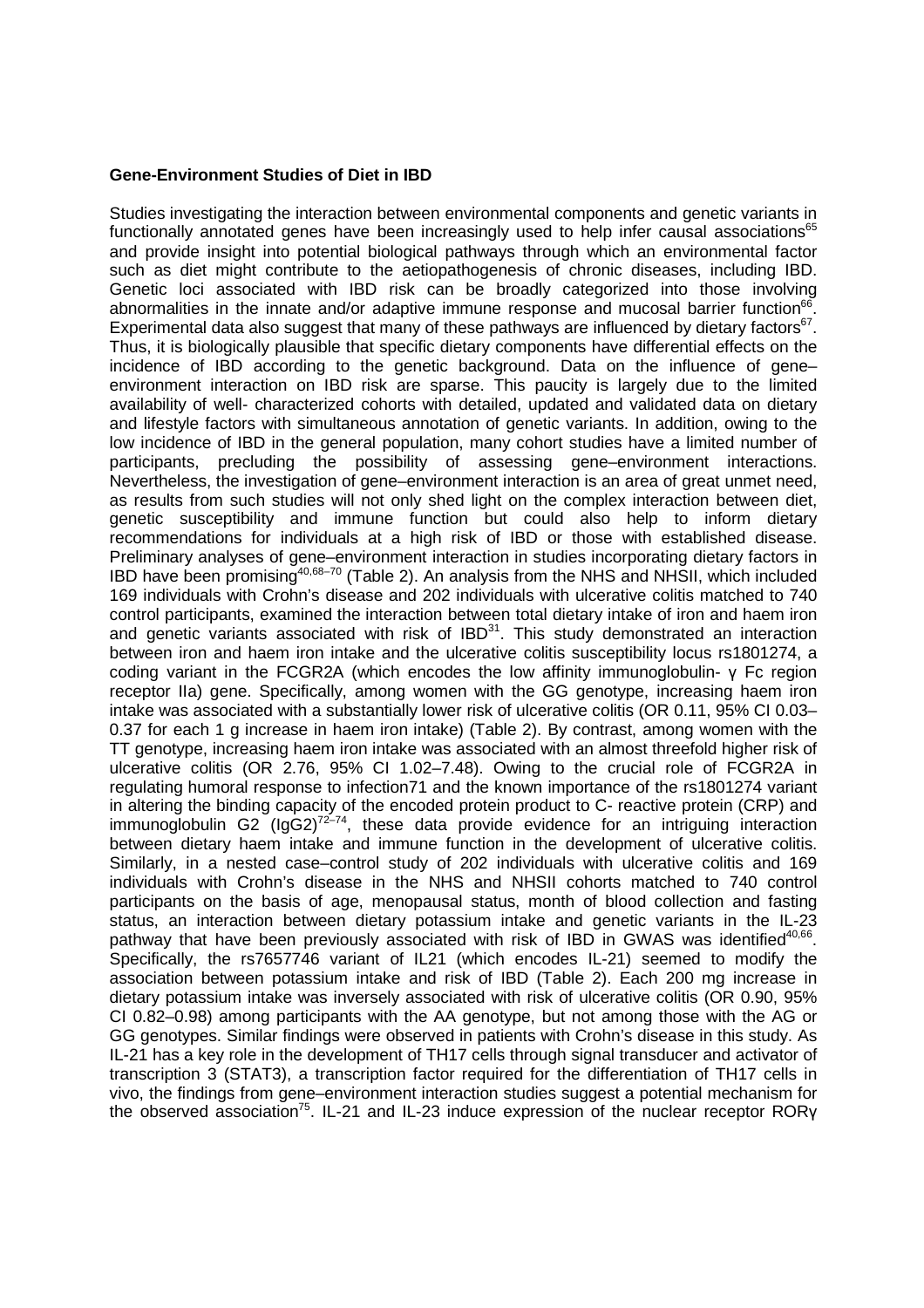(also known as RORC), which, in synergy with STAT3, promotes IL-17 expression in CD4+ T cells, leading to the activation of TH17 cells<sup>75</sup>.

In addition, IL-21 inhibits the transforming growth factor-β (TGFβ)-dependent generation of FOXP3+ Treg cells and induces TH17 cell activation<sup>76</sup>. Interestingly, in this study, the geneenvironment interaction finding was further supported by in vitro studies demonstrating that potassium induces FOXP3 expression in naive and memory T cells and in pro-inflammatory TH 17 cells. This effect was present even in the presence of pro-inflammatory cytokine, suggesting that potassium suppresses inflammation in a pro- inflammatory milieu. Last, data from the NHS and NHSII have also demonstrated that two variants in CYP4F3, which encodes the cytochrome P450 4F3 enzyme (CYP4F3) involved in PUFA metabolism, might modify the association between n-3 and n-6 PUFA intake and risk of ulcerative colitis<sup>69</sup> (Table 2). Specifically, the association between n-3:n-6 PUFA intake ratio and ulcerative colitis was modified by the rs4646904 single nucleotide polymorphism (SNP) in CYP4F3 (Pinteraction = 0.049). A high (greater than or equal to the median) n-3:n-6 PUFA intake ratio was associated with a lower risk of ulcerative colitis among women with the GG or AG genotypes (OR 0.57, 95% CI 0.32–0.99), but not among those with the AA genotype (OR 0.95, 95% CI 0.47–1.93). Indeed, similar findings were previously reported in a case– control study of children with newly diagnosed Crohn's disease<sup>70</sup>, suggesting that the interaction is robust.

*Limitations of prior gene–environment studies and future directions.* Despite the early promising results from gene–environment studies, it is important to acknowledge the limitations of these data. First, most of these studies had a limited sample size and were therefore not adequately powered to broadly assess (that is, on a genome- wide level) the presence of gene– environment interactions. Second, despite the presence of stringent *P* value thresholds in these preliminary studies, as demonstrated in previous validation studies, even robust findings might still represent spurious associations, further emphasizing the need for validation studies regarding gene–environment interactions $77,78$ . Third, owing to the limited sample size and the adjustment of most of these studies for multiple variables, these preliminary studies might have been prone to type II error. Last, although gene–environment interaction analyses might elucidate potential biological mechanisms underpinning the link between diet and IBD, statistical interaction does not imply biological modification; thus, further mechanistic studies are needed to fully characterize the results of these studies. Despite these limitations, preliminary findings highlight the need for larger- scale analyses of the influence of the interaction between diet and genetics on risk of IBD, reinforcing the need for large international consortia composed of wellcharacterized cohort studies with simultaneous assessment of genetic and dietary data.

### **Gut microbiota studies**

Diet is widely linked to the composition of the human gut microbiome and microbial metabolites<sup>79</sup>. Although much of the microbial diversity seen in the adult gut might be attained by the age of 4 years, the adult microbiome remains susceptible to the influence of diet $^{80}$ . Indeed, dietary patterns have been proposed to explain greater than half of the variation in the adult intestinal microbiome<sup>80</sup>. Accordingly, the gut microbiome has a crucial role in the pathogenesis of IBD, as evidenced by observations that infusion of intestinal luminal contents into excluded ileum triggers postoperative recurrence in patients with Crohn's disease $81$ . Furthermore, in mouse models of colitis, microbial colonization is required for the development of active inflammation<sup>82,83</sup>. Thus, diet, through its modulatory effect on the gut microbiota, might modify the risk of developing IBD (Fig. 2).

Patients with established IBD have dysbiosis of the gut microbiome, which is characterized by reduced bacterial diversity, enrichment of bacteria of the family Enterobacteriaceae and reduced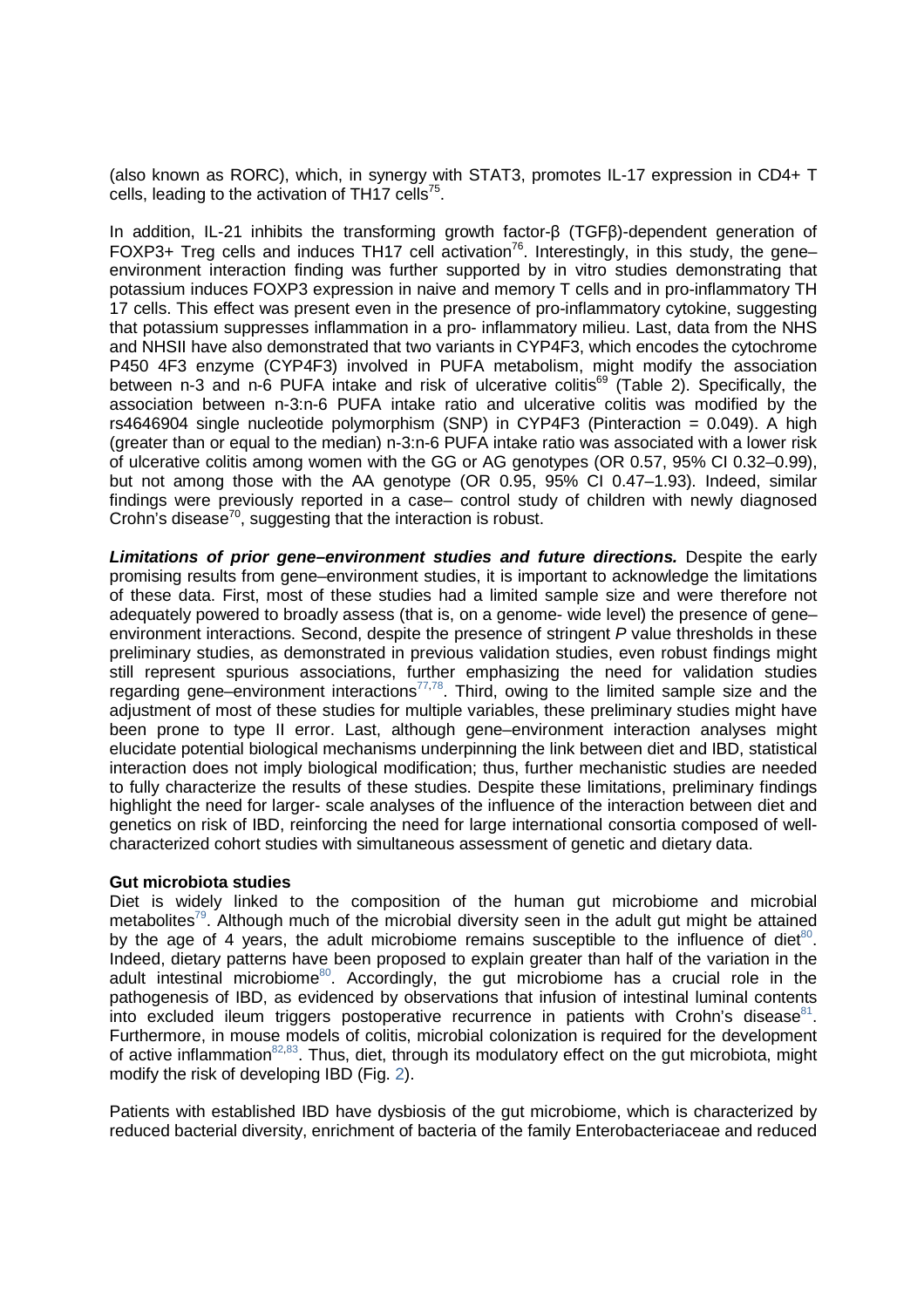abundance of bacteria of the phylum Firmicutes and the genus *Bacteroides*80,84–86 (Fig. 2). Interestingly, similar patterns of bacterial enrichment have been reported in observational studies of healthy volunteers fed a high- fat, low- fibre diet, suggesting that prior epidemiological findings demonstrating an inverse association between fibre intake and risk of Crohn's disease are in part explained by diet-mediated alteration of the gut microbiota in genetically susceptible individuals $^{\mathrm{87,88}}$ 

The majority of prior studies investigating the interaction between diet, the microbiome and intestinal inflammation have been conducted in animal models of colitis. In mice, dietary haem iron was shown to directly injure the colonic surface epithelium through the generation of cytotoxic and oxidative stress<sup>89,90</sup>. Moreover, increased dietary haem iron intake has also been associated with marked changes in the composition of the gut microbiota, with an increased ratio of Gram- negative: Gram- positive bacteria in mice<sup>91</sup>. This effect was primarily driven by the increased abundance of Gram- negative species, including those belonging to the genera Bacteroides and Akkermansia, leading to a marked increase in lipopolysaccharide production<sup>91</sup>. In a 2017 study, *Akkermansia muciniphila* was shown in mice to be a pathobiont, promoting colitis in genetically susceptible hosts $92$ . Interestingly, alteration in the function of the gut mucosal barrier related to dietary intake of haem iron seems to be dependent on the presence of sulfideproducing and mucin- degrading bacteria (for example, Akkermansia spp.)<sup>89</sup>. By contrast, in a mouse model of spontaneous ileitis, depletion of luminal iron altered gut microbial composition to promote inflammation<sup>93</sup>. Finally, a high- fat diet has been linked to changes in phospholipid profile and bacteria taxa in the gut, highlighting the complex interactions between the host and the gut microbiome in response to high fat intake $94,95$ . More specifically, high intake of saturated fat altered the gut microbiome, characterized by an increase in the sulfite- reducing pathobiont *Bilophila wadsworthia*, and induced colonic inflammation in *II10*-knockout mice<sup>96</sup>. This data provided a potential mechanism by which diets high in saturated fat might increase the risk of IBD in a susceptible host.

Human observational studies examining the interaction between diet, the microbiome and IBD are scarce. Among these studies is the ongoing multinational Genetics, Environment and Microbiome study that aims to identify factors that increase the risk of  $IBD<sup>97,98</sup>$ . This study is examining several environmental exposures, such as being breastfed and the composition of the microbiome, in a cohort of patients at high risk of IBD. Interestingly, preliminary data from this study have not shown a correlation between intestinal permeability — a key pathogenic pathway in IBD that is known to be influenced by diet<sup>67</sup> — and the gut microbiota<sup>98</sup>. Specific patterns of association have been reported in a large Dutch cohort, in which total carbohydrate intake and features of a Western diet, including high caloric intake and consumption of sugarsweetened beverages, were negatively associated with gut microbiome diversity<sup>99</sup>. By contrast, features of a Mediterranean diet, such as consumption of fruits, vegetables and red wine, were associated with increased diversity of the gut microbiome. Red wine consumption was also associated with the increased abundance of *Faecalibacterium prausnitzii*, which has been proposed to have anti- inflammatory properties in patients with IBD $^{100}$ .

Several studies have examined the correlation between host genetics and the gut microbiome in healthy individuals and patients with  $IBD<sup>101–103</sup>$ . Generally, these studies have established a potential association between several genetic variants, including IBD- specific risk variants, and the gut microbiome. However, perhaps the most intriguing finding has been the observation that gene–diet interaction could in part regulate the composition of the human gut microbiome. Using metagenomic data from >1,500 healthy individuals, it was found that the abundance of bacteria of the genus *Bifidobacterium* was regulated by a functional variant within the *LCT* gene, which encodes lactase, the enzyme responsible for the breakdown of lactose<sup>104</sup>. Interestingly, this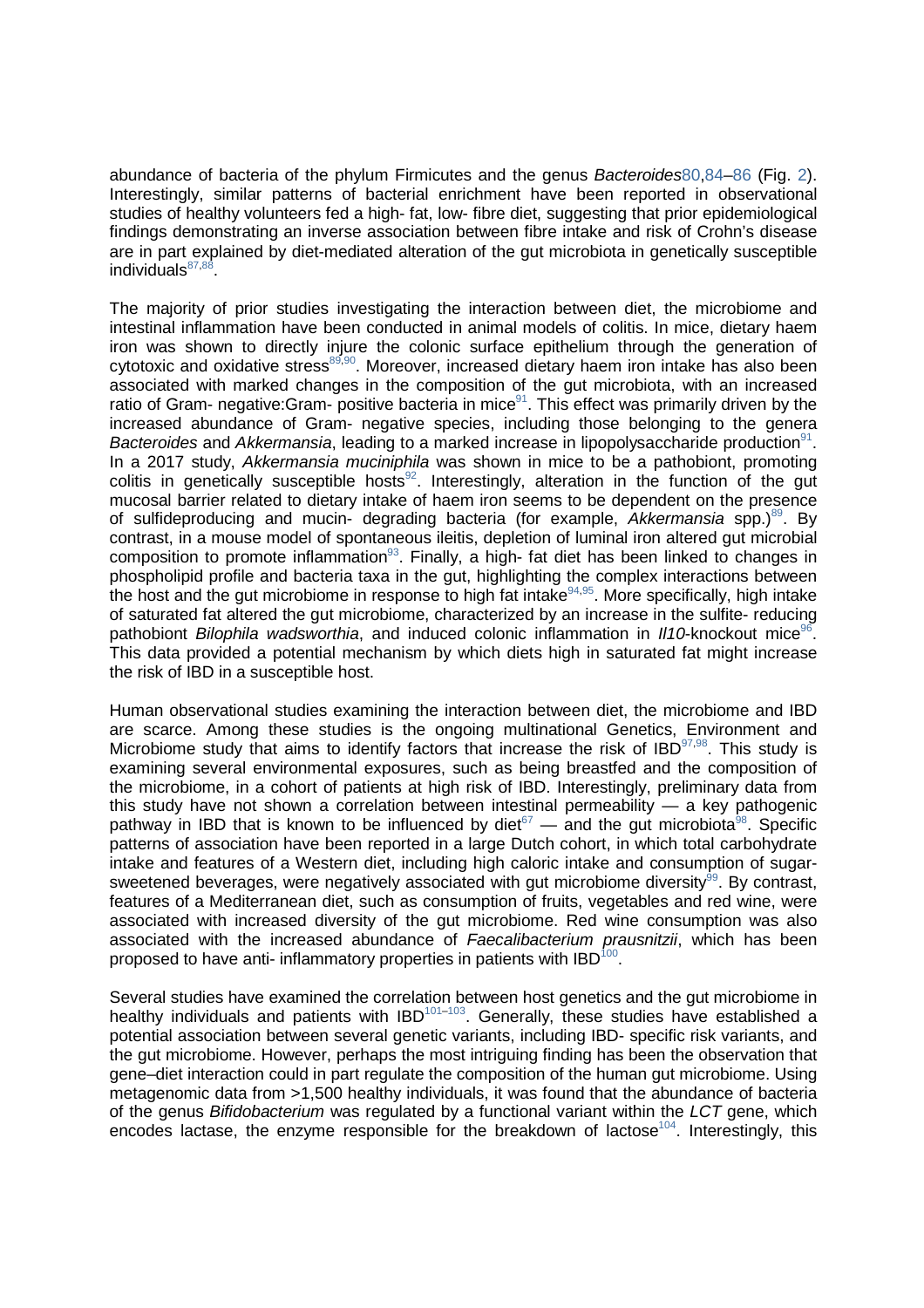association was further modified by dairy intake. These studies further illustrate the interaction between diet, host genetics and the gut microbiome in human health and diseases of the gastrointestinal tract and highlight the complex relationship between these factors in studying IBD pathogenesis (Fig. 3).

# **Conclusions**

There is a growing body of evidence suggesting a role for diet in the development of IBD, particularly among genetically susceptible individuals. In addition, data from animal studies suggest that dietary modification alters the risk of IBD. Nevertheless, there continues to be a substantial need for a comprehensive evaluation of the role of diet in the aetiopathogenesis of IBD. Such studies will be challenging because of the complex nature of the relationship between diet, genetics, the microbiome and disease activity (Fig. 3). Several large international collaborations are currently in the planning stages and hope to provide an in- depth prospective examination of the role of specific diets in IBD and overcome many of the shortcomings of prior studies. The successful execution of these studies will represent a critical first step in advancing our understanding of the role of diet in the pathogenesis of IBD.

# **References**

- 1. Molodecky, N. A. et al. Increasing incidence and prevalence of the inflammatory bowel diseases with time, based on systematic review. *Gastroenterology* **142**, 46–54.e2 (2012).
- 2. Burisch, J., Jess, T., Martinato, M., Lakatos, P. L. & EpiCom, E. The burden of inflammatory bowel disease in Europe. *J. Crohns Colitis* **7**, 322–337 (2013).
- 3. Kappelman, M. D. et al. The prevalence and geographic distribution of Crohn's disease and ulcerative colitis in the United States. *Clin. Gastroenterol. Hepatol.* **5**, 1424–1429 (2007).
- 4. Ferguson, A., Sedgwick, D. M. & Drummond, J. Morbidity of juvenile onset inflammatory bowel disease: effects on education and employment in early adult life. *Gut* **35**, 665–668 (1994).
- 5. Kappelman, M. D. et al. Direct health care costs of Crohn's disease and ulcerative colitis in US children and adults. *Gastroenterology* **135**, 1907–1913 (2008).
- 6. Longobardi, T., Jacobs, P. & Bernstein, C. N. Work losses related to inflammatory bowel disease in the United States: results from the National Health Interview Survey. *Am. J. Gastroenterol.* **98**, 1064–1072 (2003).
- 7. Franke, A. et al. Genome- wide meta- analysis increases to 71 the number of confirmed Crohn's disease susceptibility loci. *Nat. Genet.* **42**, 1118–1125 (2010).
- 8. Kenny, E. E. et al. A genome- wide scan of Ashkenazi Jewish Crohn's disease suggests novel susceptibility loci. *PLoS Genet.* **8**, e1002559 (2012).
- 9. Kugathasan, S. & Amre, D. Inflammatory bowel disease environmental modification and genetic determinants. *Pediatr. Clin. North Amer.* **53**, 727–749 (2006).
- 10. Tysk, C., Lindberg, E., Jarnerot, G. & Floderus- Myrhed, B. Ulcerative colitis and Crohn's disease in an unselected population of monozygotic and dizygotic twins. A study of heritability and the influence of smoking. *Gut* **29**, 990–996 (1988).
- 11. Ng, S. C. et al. Worldwide incidence and prevalence of inflammatory bowel disease in the 21st century: a systematic review of population- based studies. *Lancet* **390**, 2769– 2778 (2018).
- 12. Williams, C. N. Does the incidence of IBD increase when persons move from a low- to a high- risk area? *Inflamm. Bowel Dis.* **14** (Suppl. 2), S41–S42 (2008).
- 13. Probert, C. S., Jayanthi, V., Pinder, D., Wicks, A. C. & Mayberry, J. F. Epidemiological study of ulcerative proctocolitis in Indian migrants and the indigenous population of Leicestershire. *Gut* **33**, 687–693 (1992).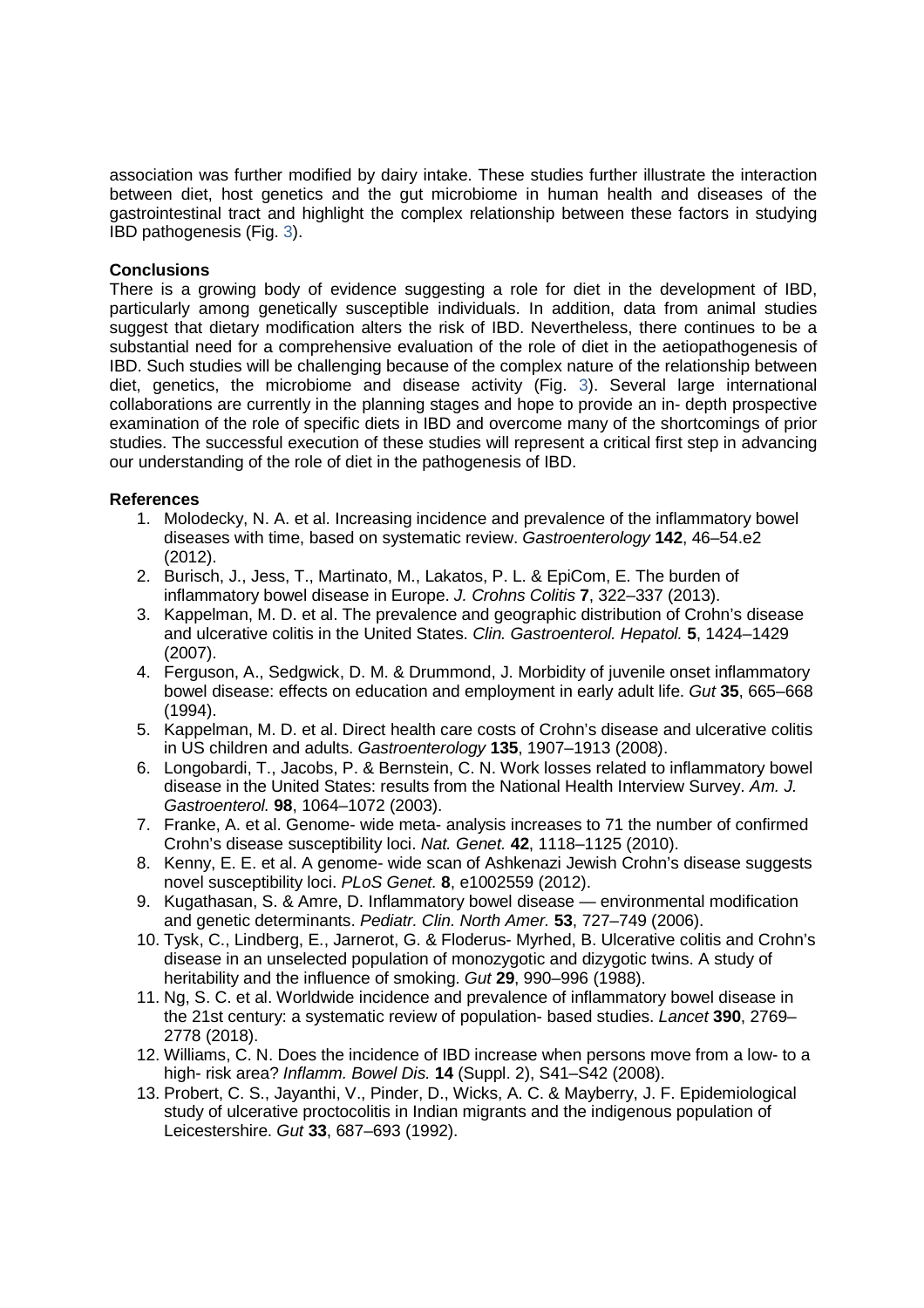- 14. Benchimol, E. I. et al. Inflammatory bowel disease in immigrants to Canada and their children: a population- based cohort study. *Am. J. Gastroenterol.* **110**, 553–563 (2015).
- 15. Li, X., Sundquist, J., Hemminki, K. & Sundquist, K. Risk of inflammatory bowel disease in first- and second- generation immigrants in Sweden: a nationwide follow- up study. *Inflamm. Bowel Dis.* **17**, 1784–1791 (2011).
- 16. Albenberg, L. G. & Wu, G. D. Diet and the intestinal microbiome: associations, functions, and implications for health and disease. *Gastroenterology* **146**, 1564–1572 (2014).
- 17. Poullis, A., Foster, R., Shetty, A., Fagerhol, M. K. & Mendall, M. A. Bowel inflammation as measured by fecal calprotectin: a link between lifestyle factors and colorectal cancer risk. *Cancer Epidemiol. Biomarkers Prev.* **13**, 279–284 (2004).
- 18. Martinez- Medina, M. et al. Western diet induces dysbiosis with increased E coli in CEABAC10 mice, alters host barrier function favouring AIEC colonisation. *Gut* **63**, 116– 124 (2014).
- 19. Stenman, L. K., Holma, R., Eggert, A. & Korpela, R. A novel mechanism for gut barrier dysfunction by dietary fat: epithelial disruption by hydrophobic bile acids. *Am. J. Physiol. Gastrointest. Liver Physiol.* **304**, G227–234 (2013).
- 20. Halmos, E. P. & Gibson, P. R. Dietary management of IBD insights and advice. *Nat. Rev. Gastroenterol. Hepatol.* **12**, 133–146 (2015).
- 21. Borrelli, O. et al. Polymeric diet alone versus corticosteroids in the treatment of active pediatric Crohn's disease: a randomized controlled open- label trial. *Clin. Gastroenterol. Hepatol.* **4**, 744–753 (2006).
- 22. Zachos, M., Tondeur, M. & Griffiths, A. M. Enteral nutritional therapy for induction of remission in Crohn's disease. *Cochrane Database Syst. Rev.* **1**, CD000542 (2007).
- 23. Charlebois, A., Rosenfeld, G. & Bressler, B. The impact of dietary interventions on the symptoms of inflammatory bowel disease: a systematic review. *Crit. Rev. Food Sci. Nutr.*  **56**, 1370–1378 (2016).
- 24. Persson, P. G., Ahlbom, A. & Hellers, G. Diet and inflammatory bowel disease: a casecontrol study. *Epidemiology* **3**, 47–52 (1992).
- 25. Chapman- Kiddell, C. A., Davies, P. S., Gillen, L. & Radford- Smith, G. L. Role of diet in the development of inflammatory bowel disease. *Inflamm. Bowel Dis.* **16**, 137–151 (2010).
- 26. Tragnone, A. et al. Dietary habits as risk factors for inflammatory bowel disease. *Eur. J. Gastroenterol. Hepatol.* **7**, 47–51 (1995).
- 27. Willett, W. C., Reynolds, R. D., Cottrell- Hoehner, S., Sampson, L. & Browne, M. L. Validation of a semiquantitative food frequency questionnaire: comparison with a 1-year diet record. *J. Am. Diet Assoc.* **87**, 43–47 (1987).
- 28. Colditz, G. A., Manson, J. E. & Hankinson, S. E. The Nurses' Health Study: 20-year contribution to the understanding of health among women. *J. Womens Health* **6**, 49–62 (1997).
- 29. Ananthakrishnan, A. N. et al. A prospective study of long- term intake of dietary fiber and risk of Crohn's disease and ulcerative colitis. *Gastroenterology* **145**, 970–977 (2013).
- 30. Ananthakrishnan, A. N. et al. Long- term intake of dietary fat and risk of ulcerative colitis and Crohn's disease. *Gut* **63**, 776–784 (2014).
- 31. Khalili, H. et al. Dietary iron and heme iron consumption, genetic susceptibility, and risk of crohn's disease and ulcerative colitis. *Inflamm. Bowel Dis.* **23**, 1088–1095 (2017).
- 32. Bettelli, E. et al. Reciprocal developmental pathways for the generation of pathogenic effector TH17 and regulatory T cells. *Nature* **441**, 235–238 (2006).
- 33. Eil, R. et al. Ionic immune suppression within the tumour microenvironment limits T cell effector function. *Nature* **537**, 539–543 (2016).
- 34. Kleinewietfeld, M. et al. Sodium chloride drives autoimmune disease by the induction of pathogenic TH17 cells. *Nature* **496**, 518–522 (2013).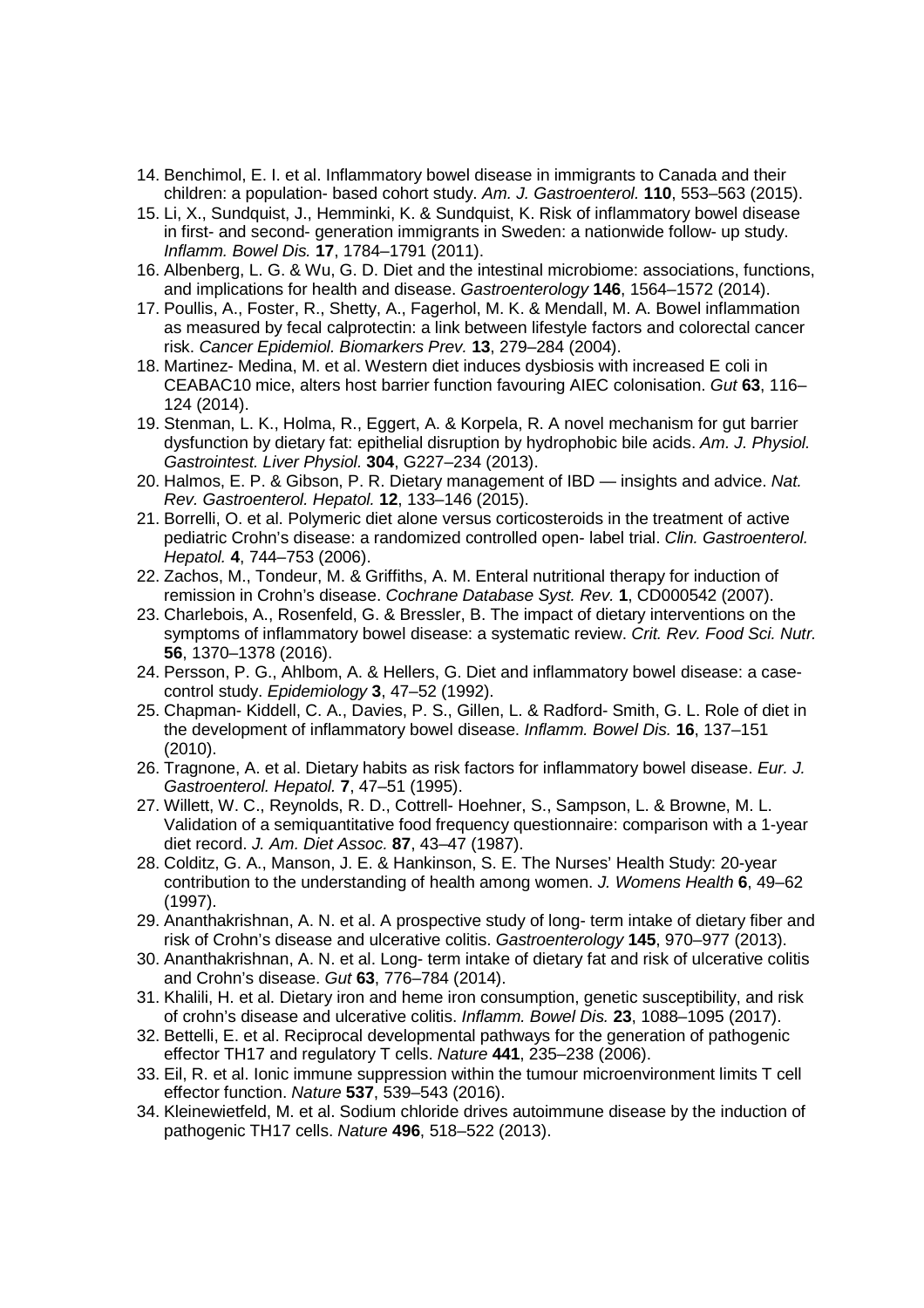- 35. Wu, C. et al. Induction of pathogenic TH17 cells by inducible salt- sensing kinase SGK1. *Nature* **496**, 513–517 (2013).
- 36. Yosef, N. et al. Dynamic regulatory network controlling TH17 cell differentiation. *Nature*  **496**, 461–468 (2013).
- 37. Bao, S. et al. Zinc modulates the innate immune response in vivo to polymicrobial sepsis through regulation of NF- kappaB. *Am. J. Physiol. Lung Cell. Mol. Physiol.* **298**, L744– L754 (2010).
- 38. Finamore, A., Massimi, M., Conti Devirgiliis, L. & Mengheri, E. Zinc deficiency induces membrane barrier damage and increases neutrophil transmigration in Caco-2 cells. *J. Nutr.* **138**, 1664–1670 (2008).
- 39. Prasad, A. S. Zinc: role in immunity, oxidative stress and chronic inflammation. *Curr. Opin. Clin. Nutr. Metab. Care* **12**, 646–652 (2009).
- 40. Khalili, H. et al. Identification and characterization of a novel association between dietary potassium and risk of crohn's disease and ulcerative colitis. *Front. Immunol.* **7**, 554 (2016).
- 41. Ananthakrishnan, A. N. et al. Zinc intake and risk of Crohn's disease and ulcerative colitis: a prospective cohort study. *Int. J. Epidemiol.* **44**, 1995–2005 (2015).
- 42. Riboli, E. et al. European Prospective Investigation into Cancer and Nutrition (EPIC): study populations and data collection. *Publ. Health Nutr.* **5**, 1113–1124 (2002).
- 43. Ferrari, P. et al. Within- and between- cohort variation in measured macronutrient intakes, taking account of measurement errors, in the European Prospective Investigation into Cancer and Nutrition study. *Am. J. Epidemiol.* **160**, 814–822 (2004).
- 44. Hart, A. R. et al. Diet in the aetiology of ulcerative colitis: a European prospective cohort study. *Digestion* **77**, 57–64 (2008).
- 45. IBD in EPIC Study Investigators et al. Linoleic acid, a dietary n-6 polyunsaturated fatty acid, and the aetiology of ulcerative colitis: a nested case- control study within a European prospective cohort study. *Gut* **58**, 1606–1611 (2009).
- 46. Calder, P. C. Fatty acids and inflammation: the cutting edge between food and pharma. *Eur. J. Pharmacol.* **668** (Suppl. 1), S50–S58 (2011).
- 47. Simopoulos, A. P. Evolutionary aspects of diet, the omega-6/omega-3 ratio and genetic variation: nutritional implications for chronic diseases. *Biomed. Pharmacother.* **60**, 502– 507 (2006).
- 48. Chan, S. S. et al. Association between high dietary intake of the n-3 polyunsaturated fatty acid docosahexaenoic acid and reduced risk of Crohn's disease. *Aliment. Pharmacol. Ther.* **39**, 834–842 (2014).
- 49. Chan, S. S. et al. Carbohydrate intake in the etiology of Crohn's disease and ulcerative colitis. *Inflamm. Bowel Dis.* **20**, 2013–2021 (2014).
- 50. Racine, A. et al. Dietary patterns and risk of inflammatory bowel disease in Europe: results from the EPIC study. *Inflamm. Bowel Dis.* **22**, 345–354 (2016).
- 51. Opstelten, J. L. et al. Dairy products, dietary calcium, and risk of inflammatory bowel disease: results from a European prospective cohort investigation. *Inflamm. Bowel Dis.*  **22**, 1403–1411 (2016).
- 52. Bergmann, M. M. et al. No association of alcohol use and the risk of ulcerative colitis or Crohn's disease: data from a European Prospective cohort study (EPIC). *Eur. J. Clin. Nutr.* **71**, 512–518 (2017).
- 53. Gavaler, J. S., Rosenblum, E. R., Deal, S. R. & Bowie, B. T. The phytoestrogen congeners of alcoholic beverages: current status. *Proc. Soc. Exp. Biol. Med.* **208**, 98– 102 (1995).
- 54. Seifried, H. E., Anderson, D. E., Fisher, E. I. & Milner, J. A. A review of the interaction among dietary antioxidants and reactive oxygen species. *J. Nutr. Biochem.* **18**, 567–579 (2007).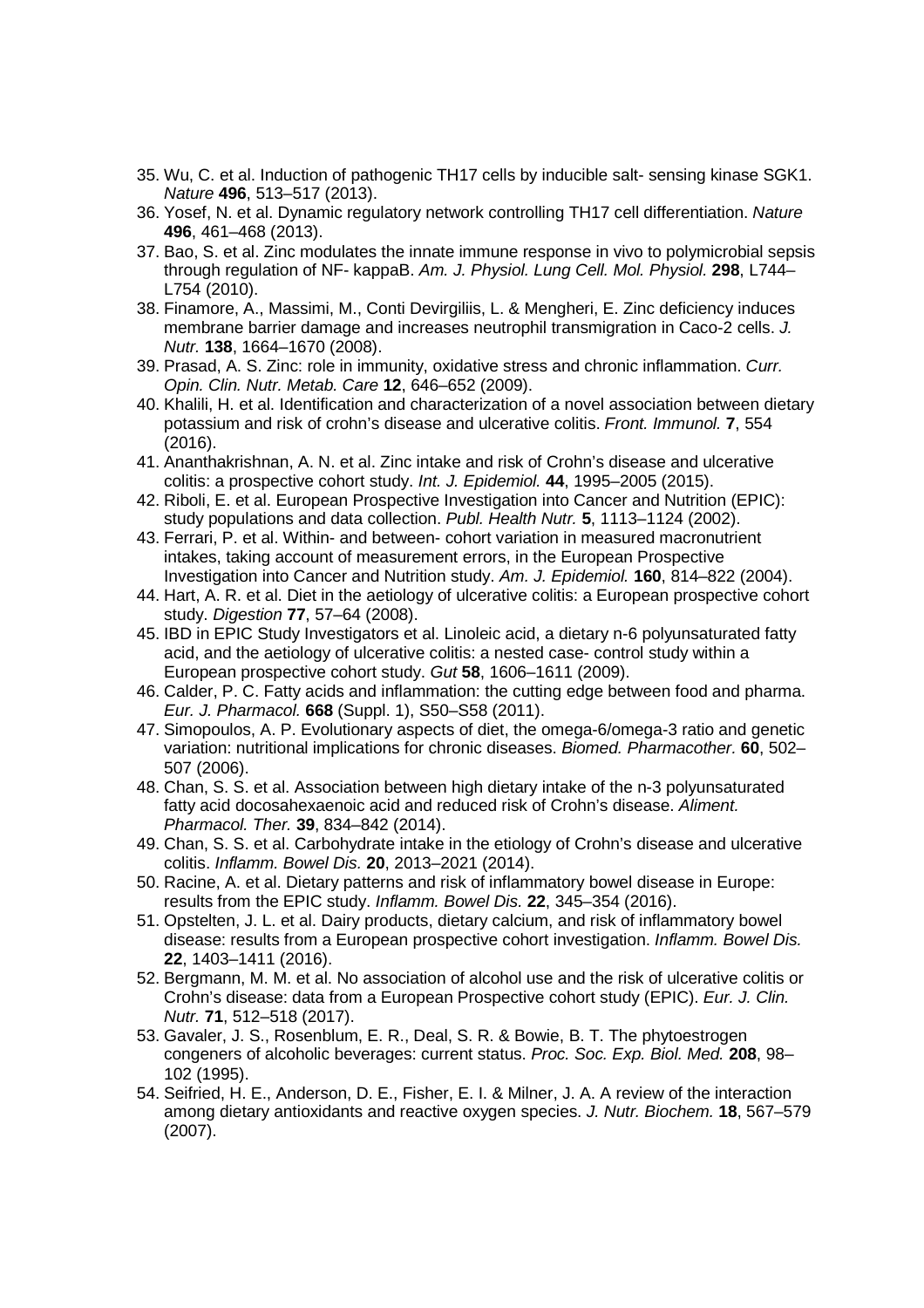- 55. Yamamoto, T., Nakahigashi, M. & Saniabadi, A. R. Review article: diet and inflammatory bowel disease — epidemiology and treatment. *Aliment. Pharmacol. Ther.* **30**, 99–112 (2009).
- 56. Barton, L. L., Ritz, N. L., Fauque, G. D. & Lin, H. C. Sulfur cycling and the intestinal microbiome. *Dig. Dis. Sci.* **62**, 2241–2257 (2017).
- 57. Kim, I. W. et al. Western- style diets induce macrophage infiltration and contribute to colitisassociated carcinogenesis. *J. Gastroenterol. Hepatol.* **25**, 1785–1794 (2010).
- 58. Breton, J. et al. Intrinsic immunomodulatory effects of low- digestible carbohydrates selectively extend their anti- inflammatory prebiotic potentials. *Biomed. Res. Int.* **2015**, 162398 (2015).
- 59. Le Leu, R. K., Young, G. P., Hu, Y., Winter, J. & Conlon, M. A. Dietary red meat aggravates dextran sulfate sodium- induced colitis in mice whereas resistant starch attenuates inflammation. *Dig. Dis. Sci.* **58**, 3475–3482 (2013).
- 60. Degagne, E. et al. Sphingosine-1-phosphate lyase downregulation promotes colon carcinogenesis through STAT3-activated microRNAs. *J. Clin. Invest.* **124**, 5368–5384 (2014).
- 61. Jantchou, P., Morois, S., Clavel- Chapelon, F., Boutron- Ruault, M. C. & Carbonnel, F. Animal protein intake and risk of inflammatory bowel disease: the E3N prospective study. *Am. J. Gastroenterol.* **105**, 2195–2201 (2010).
- 62. Liang, J. et al. Sphingosine-1-phosphate links persistent STAT3 activation, chronic intestinal inflammation, and development of colitis- associated cancer. *Cancer Cell* **23**, 107–120 (2013).
- 63. Hernandez, A. L. et al. Sodium chloride inhibits the suppressive function of FOXP3+ regulatory T cells. *J. Clin. Invest.* **125**, 4212–4222 (2015).
- 64. Zhang, W. C. et al. High salt primes a specific activation state of macrophages, M(Na). *Cell Res.* **25**, 893–910 (2015).
- 65. Hunter, D. J. Gene- environment interactions in human diseases. *Nat. Rev. Genet.* **6**, 287–298 (2005).
- 66. Khor, B., Gardet, A. & Xavier, R. J. Genetics and pathogenesis of inflammatory bowel disease. *Nature* **474**, 307–317 (2011).
- 67. Leone, V. A., Cham, C. M. & Chang, E. B. Diet, gut microbes, and genetics in immune function: can we leverage our current knowledge to achieve better outcomes in inflammatory bowel diseases? *Curr. Opin. Immunol.* **31**, 16–23 (2014).
- 68. Van Der Sloot, K. W. et al. Visceral adiposity, genetic susceptibility, and risk of complications among individuals with Crohn's disease. *Inflamm. Bowel Dis.* **23**, 82–88 (2017).
- 69. Ananthakrishnan, A. N. et al. Genetic polymorphisms in fatty acid metabolism modify the association between dietary n3: n6 intake and risk of ulcerative colitis: a prospective cohort study. *Inflamm. Bowel Dis.* **23**, 1898–1904 (2017).
- 70. Costea, I. et al. Interactions between the dietary polyunsaturated fatty acid ratio and genetic factors determine susceptibility to pediatric Crohn's disease. *Gastroenterology*  **146**, 929–931 (2014).
- 71. Hargreaves, C. E. et al. Fcgamma receptors: genetic variation, function, and disease. *Immunol. Rev.* **268**, 6–24 (2015).
- 72. Stein, M. P. et al. C- reactive protein binding to FcγRIIa on human monocytes and neutrophils is allele- specific. *J. Clin. Invest.* **105**, 369–376 (2000).
- 73. Stein, M. P., Mold, C. & Du Clos, T. W. C- reactive protein binding to murine leukocytes requires Fc gamma receptors. *J. Immunol.* **164**, 1514–1520 (2000).
- 74. Bharadwaj, D. et al. The major receptor for C- reactive protein on leukocytes is Fcγ receptor II. *J. Exp. Med.* **190**, 585–590 (1999).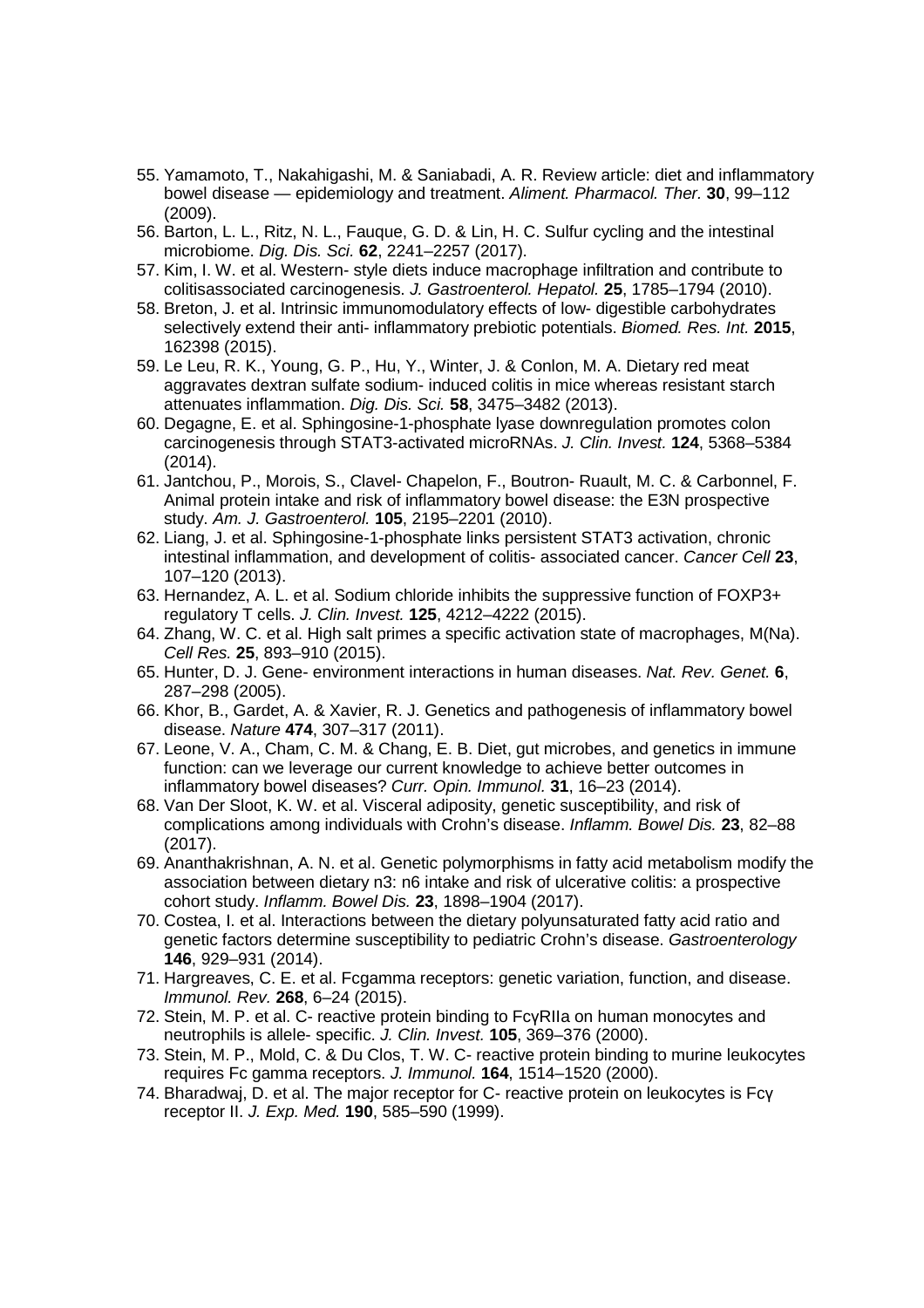- 75. Zhou, L. et al. IL-6 programs T(H)-17 cell differentiation by promoting sequential engagement of the IL-21 and IL-23 pathways. *Nat. Immunol.* **8**, 967–974 (2007).
- 76. Fantini, M. C. et al. IL-21 regulates experimental colitis by modulating the balance between Treg and Th17 cells. *Eur. J. Immunol.* **37**, 3155–3163 (2007).
- 77. Caspi, A. et al. Influence of life stress on depression: moderation by a polymorphism in the 5-HTT gene. *Science* **301**, 386–389 (2003).
- 78. Risch, N. et al. Interaction between the serotonin transporter gene (5-HTTLPR), stressful life events, and risk of depression: a meta- analysis. *JAMA* **301**, 2462–2471 (2009).
- 79. Kau, A. L., Ahern, P. P., Griffin, N. W., Goodman, A. L. & Gordon, J. I. Human nutrition, the gut microbiome and the immune system. *Nature* **474**, 327–336 (2011).
- 80. Brown, K., DeCoffe, D., Molcan, E. & Gibson, D. L. Diet- induced dysbiosis of the intestinal microbiota and the effects on immunity and disease. *Nutrients* **4**, 1095–1119 (2012).
- 81. D'Haens, G. R. et al. Early lesions of recurrent Crohn's disease caused by infusion of intestinal contents in excluded ileum. *Gastroenterology* **114**, 262–267 (1998).
- 82. Sellon, R. K. et al. Resident enteric bacteria are necessary for development of spontaneous colitis and immune system activation in interleukin-10-deficient mice. *Infect. Immun.* **66**, 5224–5231 (1998).
- 83. Hudcovic, T., Stepankova, R., Cebra, J. & Tlaskalova- Hogenova, H. The role of microflora in the development of intestinal inflammation: acute and chronic colitis induced by dextran sulfate in germ- free and conventionally reared immunocompetent and immunodeficient mice. *Folia Microbiol.* **46**, 565–572 (2001).
- 84. Morgan, X. C. et al. Dysfunction of the intestinal microbiome in inflammatory bowel disease and treatment. *Genome Biol.* **13**, R79 (2012).
- 85. Nagalingam, N. A. & Lynch, S. V. Role of the microbiota in inflammatory bowel diseases. *Inflamm. Bowel Dis.* **18**, 968–984 (2012).
- 86. Spor, A., Koren, O. & Ley, R. Unravelling the effects of the environment and host genotype on the gut microbiome. *Nat. Rev. Microbiol.* **9**, 279–290 (2011).
- 87. Wu, G. D. et al. Linking long- term dietary patterns with gut microbial enterotypes. *Science* **334**, 105–108 (2011).
- 88. De Filippo, C. et al. Impact of diet in shaping gut microbiota revealed by a comparative study in children from Europe and rural Africa. *Proc. Natl Acad. Sci. USA* **107**, 14691– 14696 (2010).
- 89. Ijssennagger, N. et al. Gut microbiota facilitates dietary heme- induced epithelial hyperproliferation by opening the mucus barrier in colon. *Proc. Natl Acad. Sci. USA* **112**, 10038–10043 (2015).
- 90. Ijssennagger, N., de Wit, N., Muller, M. & van der Meer, R. Dietary heme- mediated PPARalpha activation does not affect the heme- induced epithelial hyperproliferation and hyperplasia in mouse colon. *PLoS ONE* **7**, e43260 (2012).
- 91. N., I. J. et al. Dietary heme alters microbiota and mucosa of mouse colon without functional changes in host- microbe cross- talk. *PLoS ONE* **7**, e49868 (2012).
- 92. Seregin, S. S. et al. NLRP6 protects II10(-/-) mice from colitis by limiting colonization of Akkermansia muciniphila. *Cell Rep.* **19**, 733–745 (2017).
- 93. Werner, T. et al. Depletion of luminal iron alters the gut microbiota and prevents Crohn's disease- like ileitis. *Gut* **60**, 325–333 (2011).
- 94. Turnbaugh, P. J., Backhed, F., Fulton, L. & Gordon, J. I. Diet- induced obesity is linked to marked but reversible alterations in the mouse distal gut microbiome. *Cell Host Microbe* **3**, 213–223 (2008).
- 95. David, L. A. et al. Diet rapidly and reproducibly alters the human gut microbiome. *Nature*  **505**, 559–563 (2014).